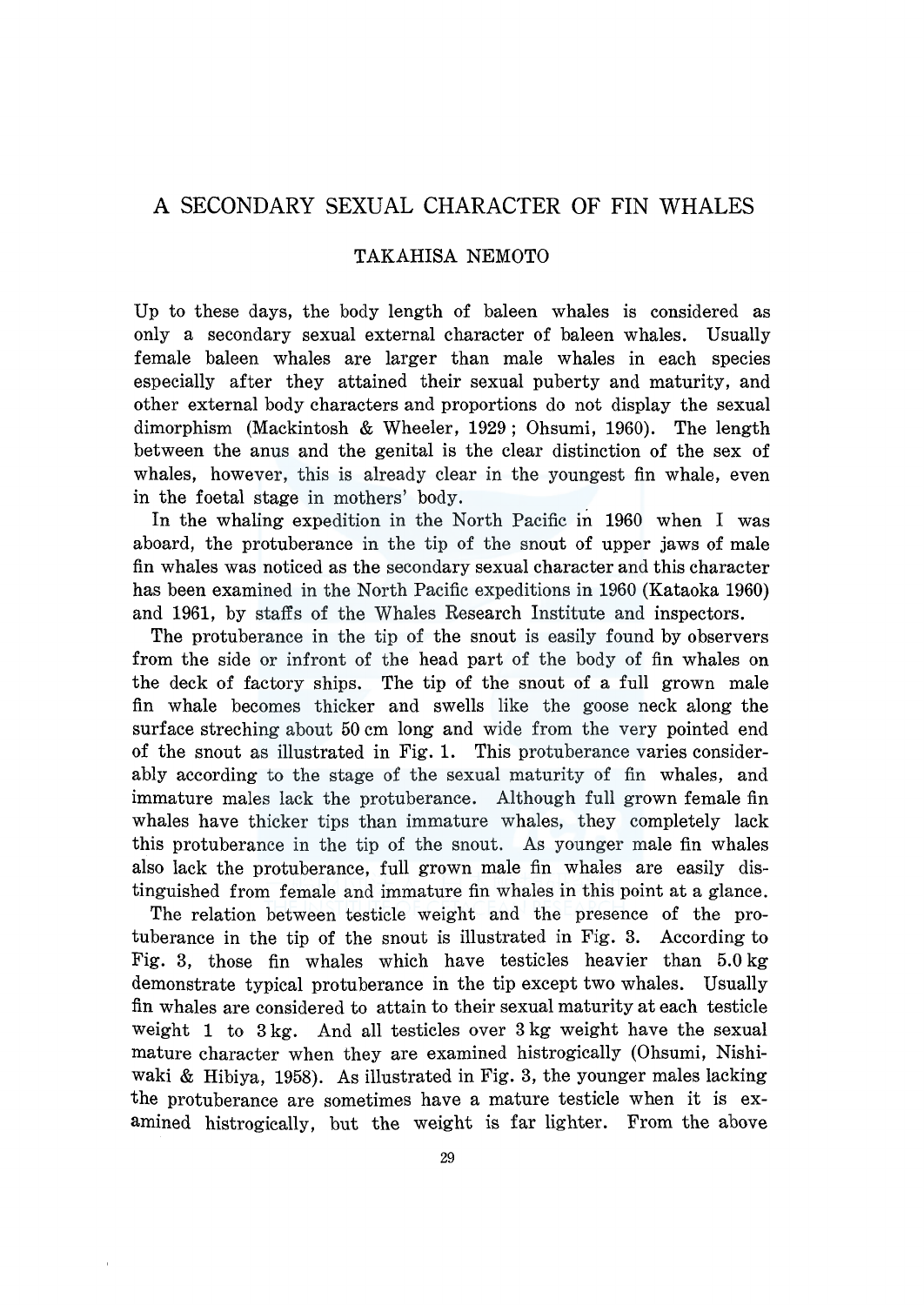

Fig. 1. Top protuberance in the tip of the snout of a sexually mature male fin whale. A-From the side; B-From the front.



Fig. 2. Tip of the snout of a sexually mature female fin whale. A-From the side; B-From the front.



Fig. 3. Testicle weight in fin whales with or without the protuberance in the tip of the snout. Black symbols-The protuberance present; White symbols-The protuberance absent.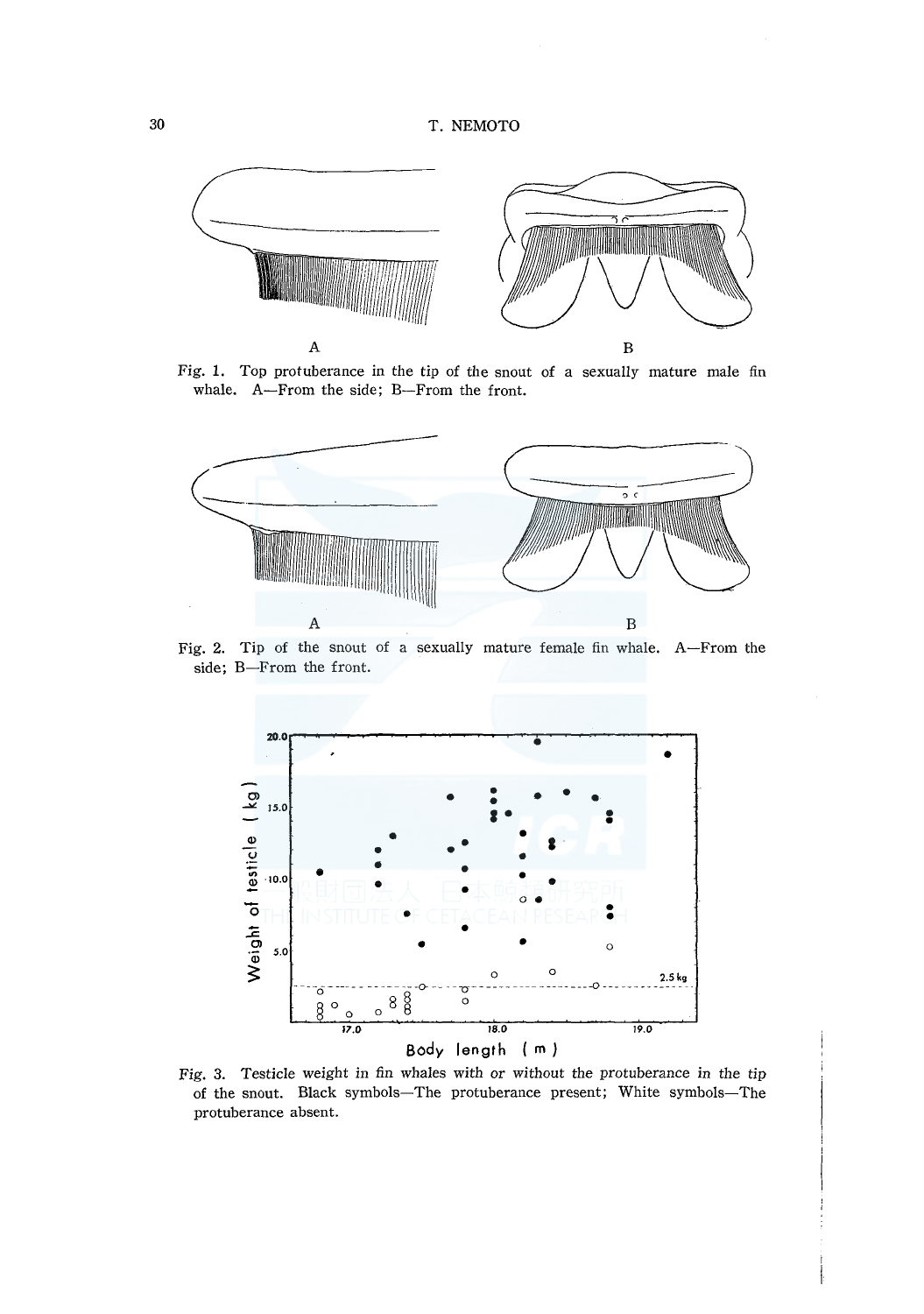fact, it is considered the young fin whales which begin to form spermatozoa in their testicles will not bear the protuberadce at the same time, and the protuberance is gradually formed with the increasing of weight of testicles and the developing of sexual ability after the beginning of spermatozoa formation. If laminations of ear plugs show the age of whales as they have been considered (Purves, 1955, etc.), among the fin whales possessing the protuberance in their tip of snouts, the youngest male fin whale has the ear plug of 10 laminations, but the heavier testicle weight of which is 5.5 kg. This value is far higher for usual fin whales having 10 laminations in their ear plugs. Other whales with the protuberance have ear plugs of 18 laminations or more, and the oldest whale has 82 laminations in its ear plug.

There are three exceptional fin whales without the protuberance shown in Fig. 4, which are considered to be rather older whales as they have



Fig. 4. Number of fin whale in each ear plug lamination. Black-The protuberance present; Oblique-The protuberance absent.

many laminated ear plugs. But they have comparatively light testicles respectively. One of these whales has 19 laminations in the ear plug, but the heavier testicles is only 3.6 kg in weight. The heavier testicles of other two fin whales are 5.5 and 8.6 kg respectively. These two values are also not so high among the whales possessing the protuberance although they are mature in the histrogical examination of their testicles.

From observations on the *Balaenoptera* whales up to now, only full grown male fin whales possess this distinct secondary sexual character. Full grown male Bryde's whales also have the slight protuberance in the tip of the snout as illustrated in Fig. 5, but this observations are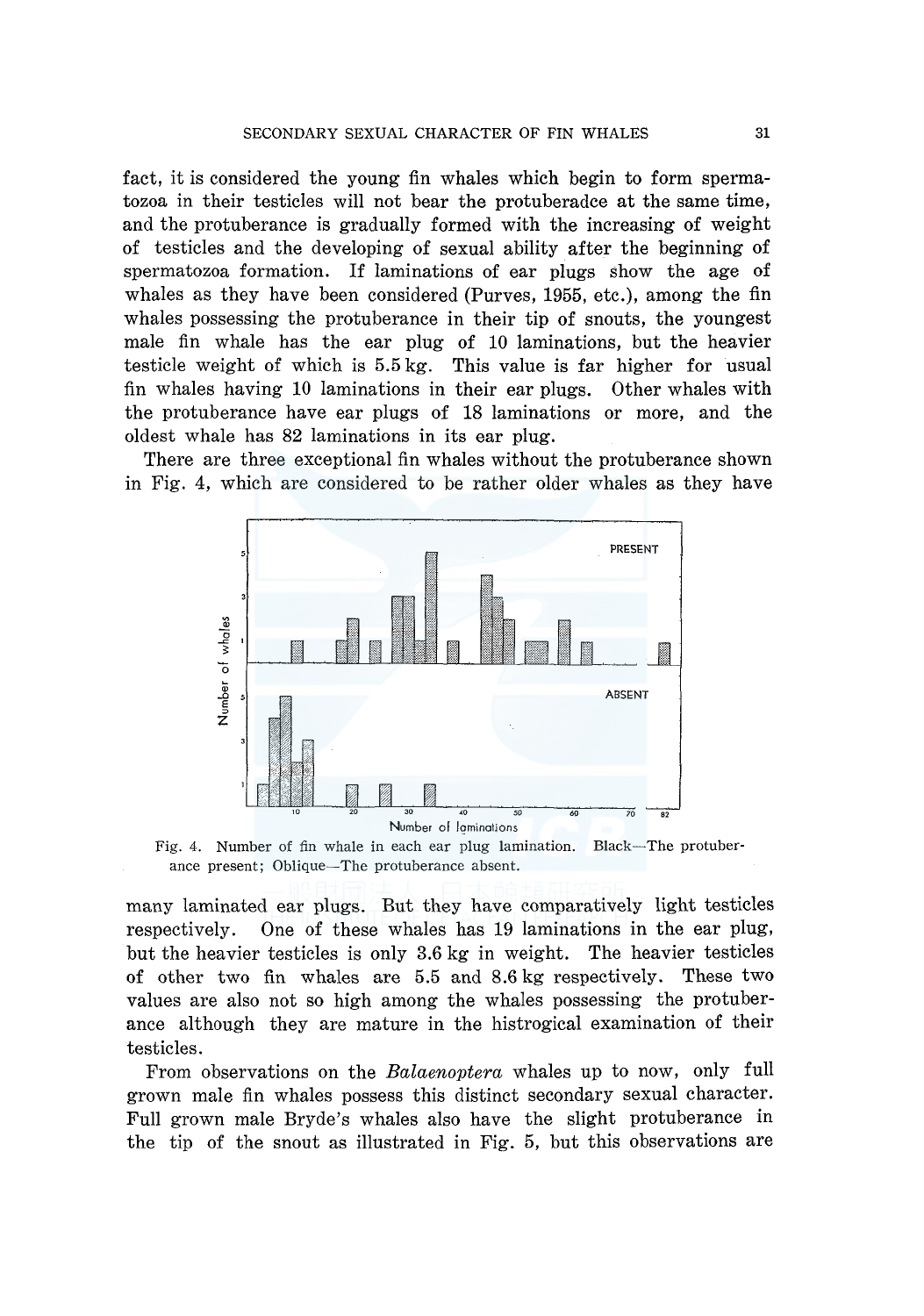only based on several specimens caught in the adjacent waters to Japan. So, further investigation will prcve the convincible result as to the presence of the tip protuberance in Bryde's whales.



Fig. 5. Top protuberance in the tip of the snout of a sexually mature male Bryde's whale.

Other two baleen whales, blue and sei whales have not been observed to show this sexual dimorphism, and I have no information on humpback and little-piked whales.

In some other aquatic animals, this type of the secondary sexual character in head parts is often observed. Full grown male elephant seals in southern

and northern hemisphere have the tremendous sexual character-proboscis, which gradually develops after their sexual maturity (Matthews, 1929). Laws (1960) describes that male elephant seals in southern hemisphere attain to their sexual maturity at an average age of four years by the examination of the testis, but bulls of this stage do not usually play an active part in the social organization of the breeding rookeries until they become six years old. According to Matthews (1929), these younger sexually grown bulls of three or four years old have no typical developed proboscis (Matthews, 1929, pl. 23, Fig. 2). On the other hand, every harem bull has excesively developed proboscis, and it is always inflated when they fight against or frighten other males and human intruders.

Of course fin whals do not form the harem like elephant seals when they are breeding in the warmer waters. But if the protuberance in the tip of the snout of males means the greater activity in sexual behavior than the younger male whales without the protuberance, fin whales play the active part in the breeding after they have heavier testicles more than 5 kg in weight with having the developed protuberance. And the laminations of ear plugs are more than 20 in general. It seems reasonable to consider the younger whales without the protuberance do not take a part in sexual movements. Because usually about the half of mature females are pregnant or lactating in winter, and the number of free adult females is far smaller in number than males if all the sexually mature males are capable of perfect copulating directly after their sperm formation.

Another example of the secondary sexual character of this type is found in fish. In some salmonoid fish, the second sexual character in upper jaw is also very distinct. Male *Oncorhynchus* salmons, Dog salman 0. *keta,* pink salmon 0. *gorbusha* and Silver salmon 0. *kisutch*  have strong curved nostrils (Bécarts) when they are breeding in the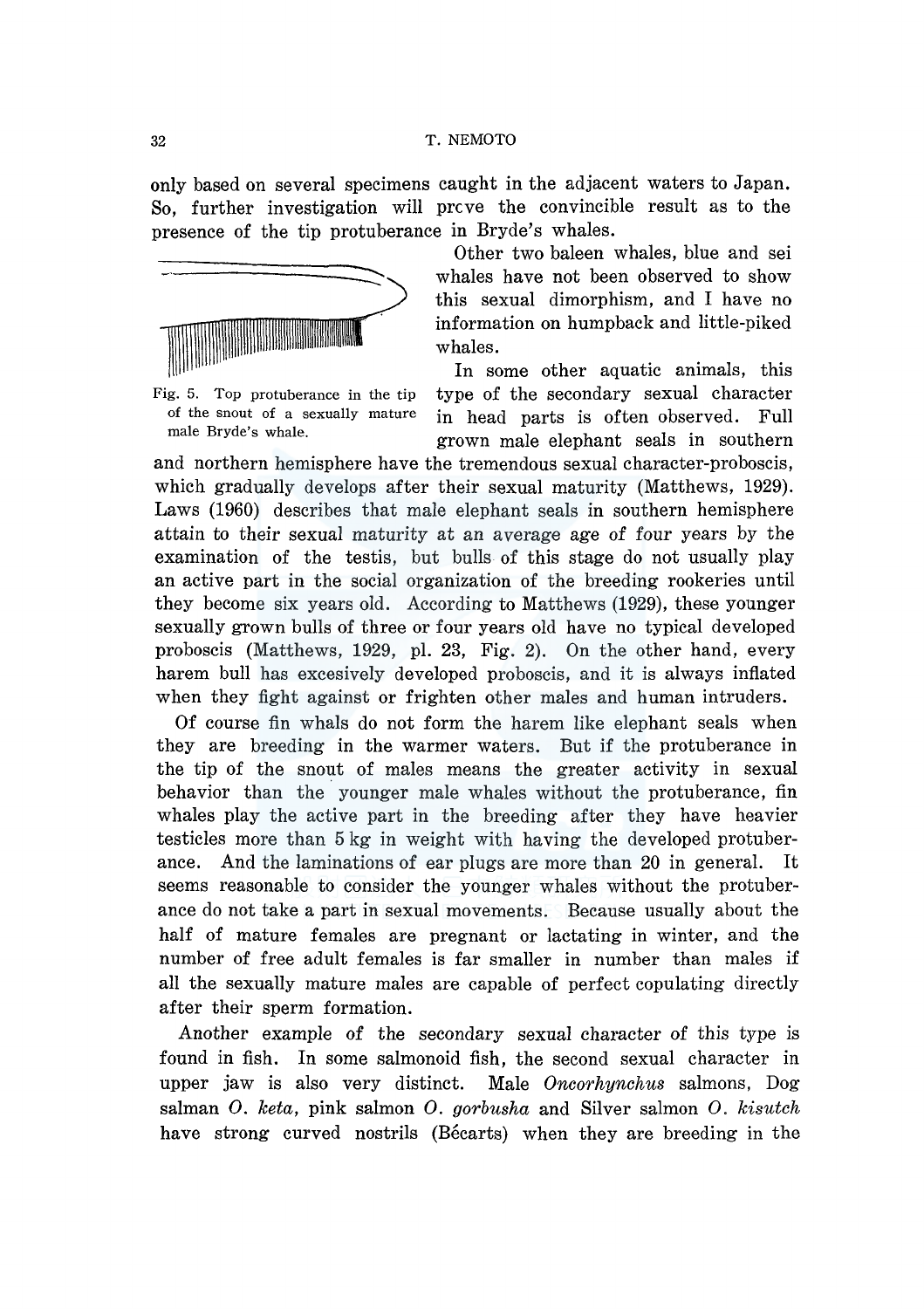river (Hikita, 1956). The slight curve is sometimes observed in the sexual mature salmons in the sea, when they are feeding and migrating. The curve becomes the strong second sexual character with going up rivers for breeding. This example also means that there is a delay between the sexual maturity and the completion of a secondary sexual character in the upper jaw.

There is a question still remained, if this secondary sexual character lasts for the life or vanishes with the passing of seasons. The data in figures have been collected in the late of July and August in Bering Sea, when fin whales have swarmed to feed on fish, Alaska pollack *(Theragra chalcogramma).* As fin whales usually come to this northern feeding area from the beginning of summer, May and June, those fin whales have already taken their foods considerably in the sea. This may help the appearance of this sexual character growing for the next breeding season in coming winter.

This secondary sexual character has not been examined about the Antarctic fin whales yet, although some unpublished data have been collected. Not a few examples prove the same tendency observed in fin whales in the North Pacific. And it is said the protuberance in the tip is also a clear mark for the weight of testicles of male fin whales in the Antarctic at a glance, as observations on the size of penis may be useful as a means of deciding whether a fin whale is sexually mature or not (Mackintosh & Wheeler, 1929).

Finally I thank Mr. Seiji Ohsumi of the Whales Research Institute, and Mr. Shokiti Kataoka of the Shimonoseki College of Fisheries, for valuable discussions and collections of materials.

#### REFERENCES

- HIKITA, H. (1956). [Pacific salmonoids caught in the adjacent waters to, and in the river in Hokkaido.] *Sci. Rep. Hokkaido Fish. Hatchery,* 11: 25-44.
- KATAOKA, S. (1960). [Tip protuberance in upper jaws of fin whales] *Geiken Tsushin* no. 109: 22-24.
- LAWS, R. M. (1960). The southern elephant seal at South Georgia. *Norsk Hvalfangst-Tid.,*  49 (10): 466-76, 49 (11): 520-42.
- MACKINTOSH, N. A. & J. F. G. WHEELER (1929). Southern blue and fin whales. *Discovery Rep.,* 1: 257-540.
- MATTHEWS, L. H. (1929). The natural history of the elephant seal with notes on other seals found at South Georgia. *Discovery Rep.,* 1: 233-56.
- OHSUMI, S. (1960). Relative growth of the fin whale, *Balaenoptera physalus* (Linn.). *Sci. Rep. Whales Res. Inst.,* no. 15: 17-84.
- OHSUMI, S., M. NISHIWAKI & T. HIBIYA (1958). Growth of fin whales in the northern Pacific. *Sci. Rep. Whales Res. Inst.,* no. 13: 97-133.
- PURVES, P. E. (1955). The wax plug in the external auditory meatus of the Mysticeti. *Discovery Rep.,* 27: 293-302.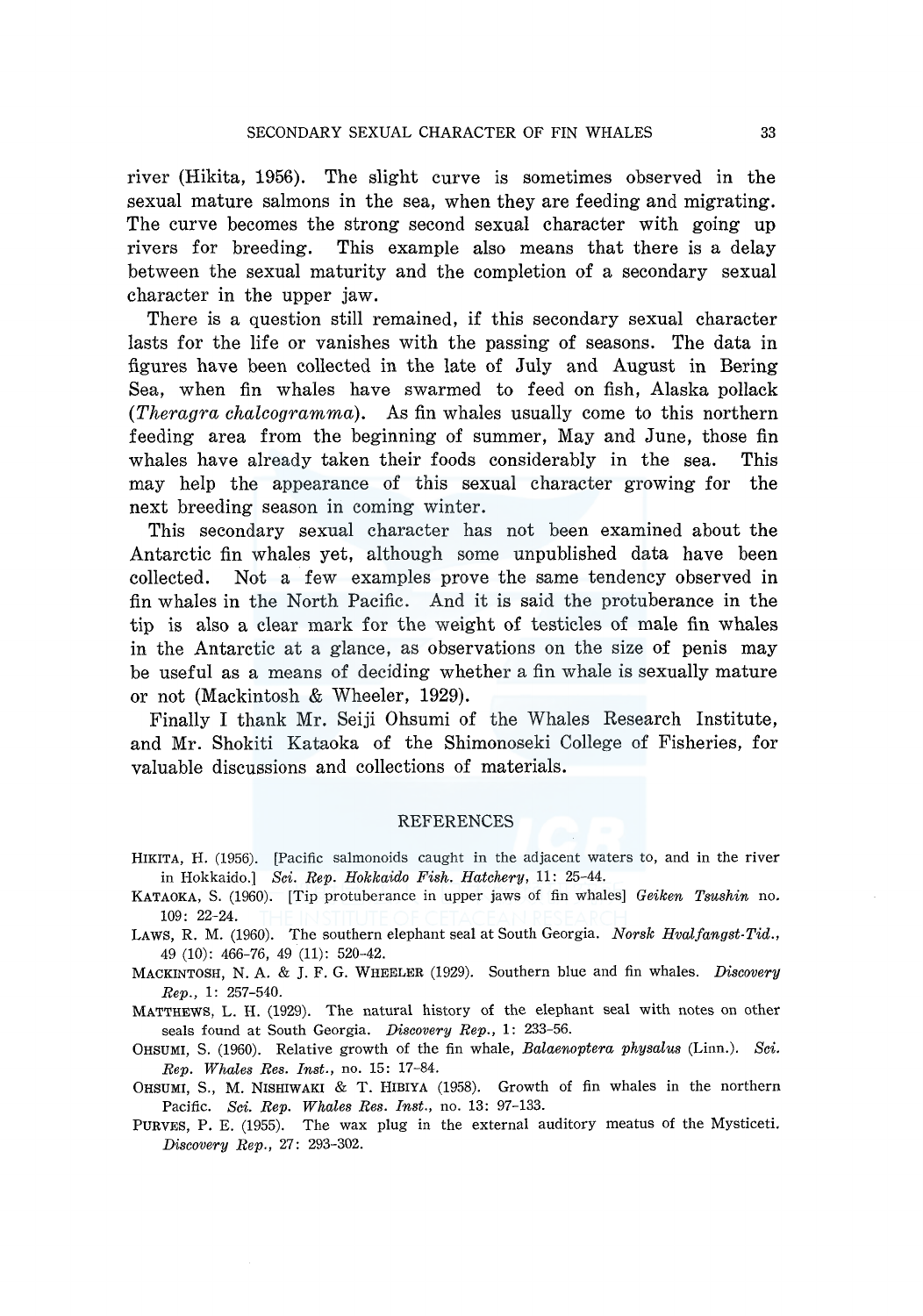### 34 T. NEMOTO

# EXPLANATION OF PLATES

### PLATE I

Fig. 1. Top protuberance in the tip of a sexually mature male fin whale.

Fig. 2. Tip of the snout of a sexually mature female fin whale.

Fig. 3. Slight protuberance in the tip of the snout of a sexually mature male Bryde's whale.

Fig. 4. Tip of the snout of a sexually mature sei whale.

#### PLATE II

Fig. 1. Top protuberance of the sexually mature fin whale from the front.

Fig. 2. Tip of the snout of the sexually mature female fin whale.

Fig. 3. Tip of the snout of the sexually mature sei whale.

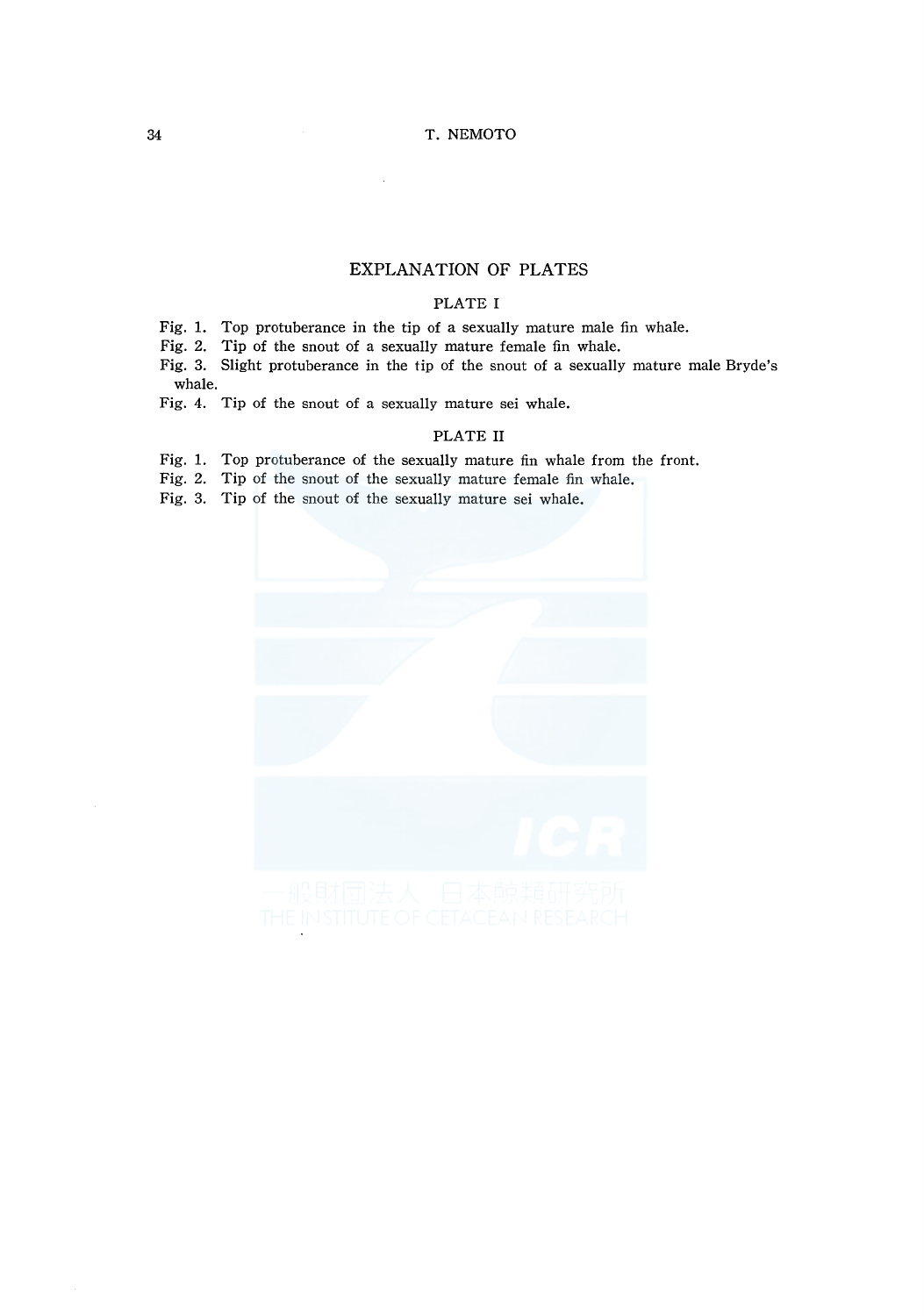

Sci. Rep. Whales. Res. Inst. No. 16